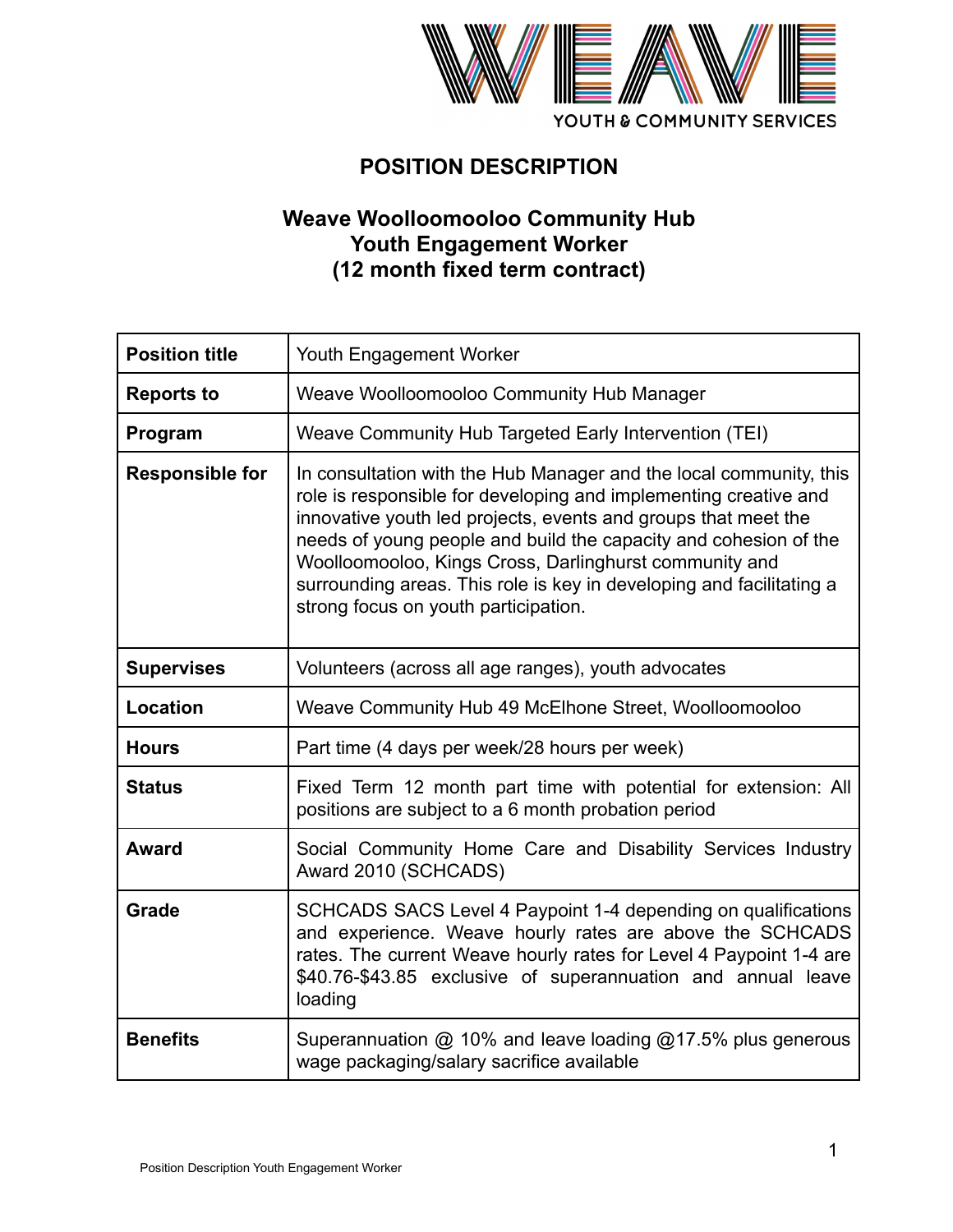#### **SUMMARY OF THE POSITION:**

The Weave Community Hub is a vibrant youth and family centre located on Gadigal country in the heart of Woolloomooloo. The Hub is a welcoming and safe space for young community members and young families from the area and surrounding suburbs.

Responsibilities include but are not limited to; co-designing and implementing youth led projects, groups and events that meet the needs of young people and young families in the area. A key part of this role is to develop and expand opportunities for youth participation and help build young people's skills and capacity. Develop project ideas and all aspects of project plans including consultation, development, implementation, project management and evaluation. You will be required to comply with budgets, seek funding opportunities, consult with young people, assist with volunteers, recruit people to participate, collect and record data and comply with required reporting. You will be required to assist and participate in the development and implementation of key Woolloomooloo events.

Building service capacity in the following areas:

- Youth participation and engagement and showcasing local young people's talent and capability in the wider community
- Partnering with other NGO and Government providers
- Documentation of programs and service delivery

Another large aspect of the role is being actively engaged in events and activities outside the Hub, these include, facilitating and taking part in community and cultural events such as NAIDOC Week, Youth week, Harmony Day and more. It is important to note that some of these events occur outside of normal work hours, for example, after 5:00pm or on a weekend. The Youth Engagement Worker must be able to be flexible in their working hours and be able to work occasionally on a weekend.

Collaborating with local services on community projects and attending regular interagency service meetings to continue to strengthen the partnerships that exist with local services is also vital.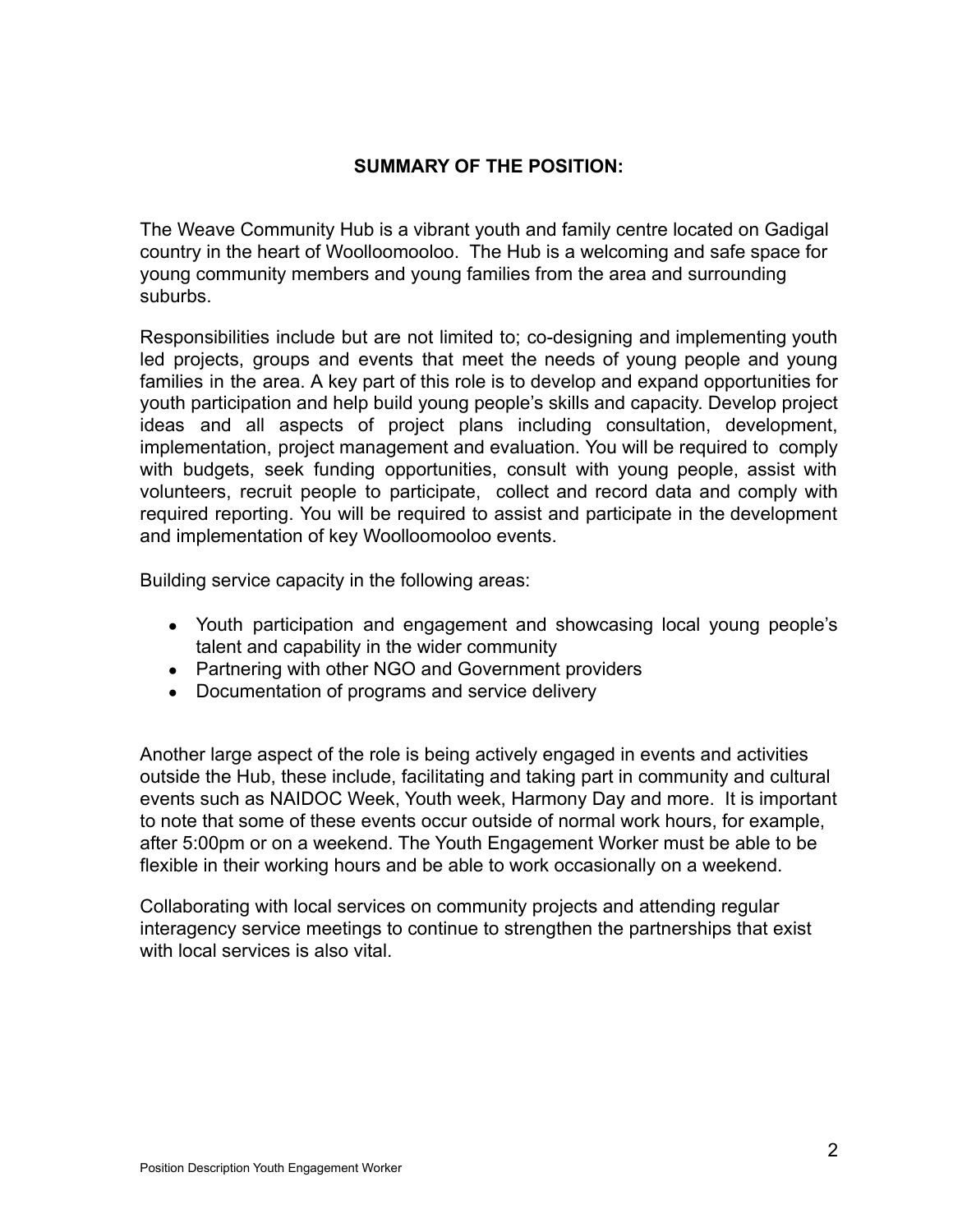#### **KEY RESPONSIBILITIES:**

- Create a warm, welcoming Community Hub space that resources the local young people and young families
- Maintain neutrality in the face of community politics and disputes
- Work from a strengths based approach and work with the community to identify community strengths, hopes, vision and connections and walk alongside Aboriginal people and communities in their fight for self-determination
- Develop, implement and manage project plans and briefs
- Support and consult with local young people and engage participants in groups, events and projects
- Develop written communication materials for groups, projects and events
- Evaluate groups, projects and events and provide reports on outcomes; comply with reporting requirements to funding bodies
- Consult with the TEI casework team about ideas, opportunities and trends
- Facilitate focus groups and community consultations to ensure we are responding appropriately to the issues that young people and the community identify as important
- Assist in ensuring that Weave is responding optimally to issues in the community such as methamphetamine use, chroming, bullying and suicide
- Assist with strategic planning for the TEI Program and Weave in general
- Attend regular supervision and Team Meetings with the Community Hub Manager
- Engage with key people in the community to promote the TEI Program and Weave at large to the wider community
- Undertake other related duties as agreed with the Community Hub Manager
- In consultation with the community, facilitate community and cultural events, groups and projects
- Collaborate with the wider Weave and other local services on community led projects and events
- Attend regular networking meetings with local services
- Contribute to the enhancement of community participation structures and processes across Weave
- Undertake thorough planning, evaluation and reporting processes for activities and events
- Seek funding opportunities for groups, projects and events when required
- Keep up to date records of attendance and complete data entry
- Maintain client data and statistics and assist with reporting to funding bodies
- Undertake other related duties as agreed with the Weave Community Hub Manager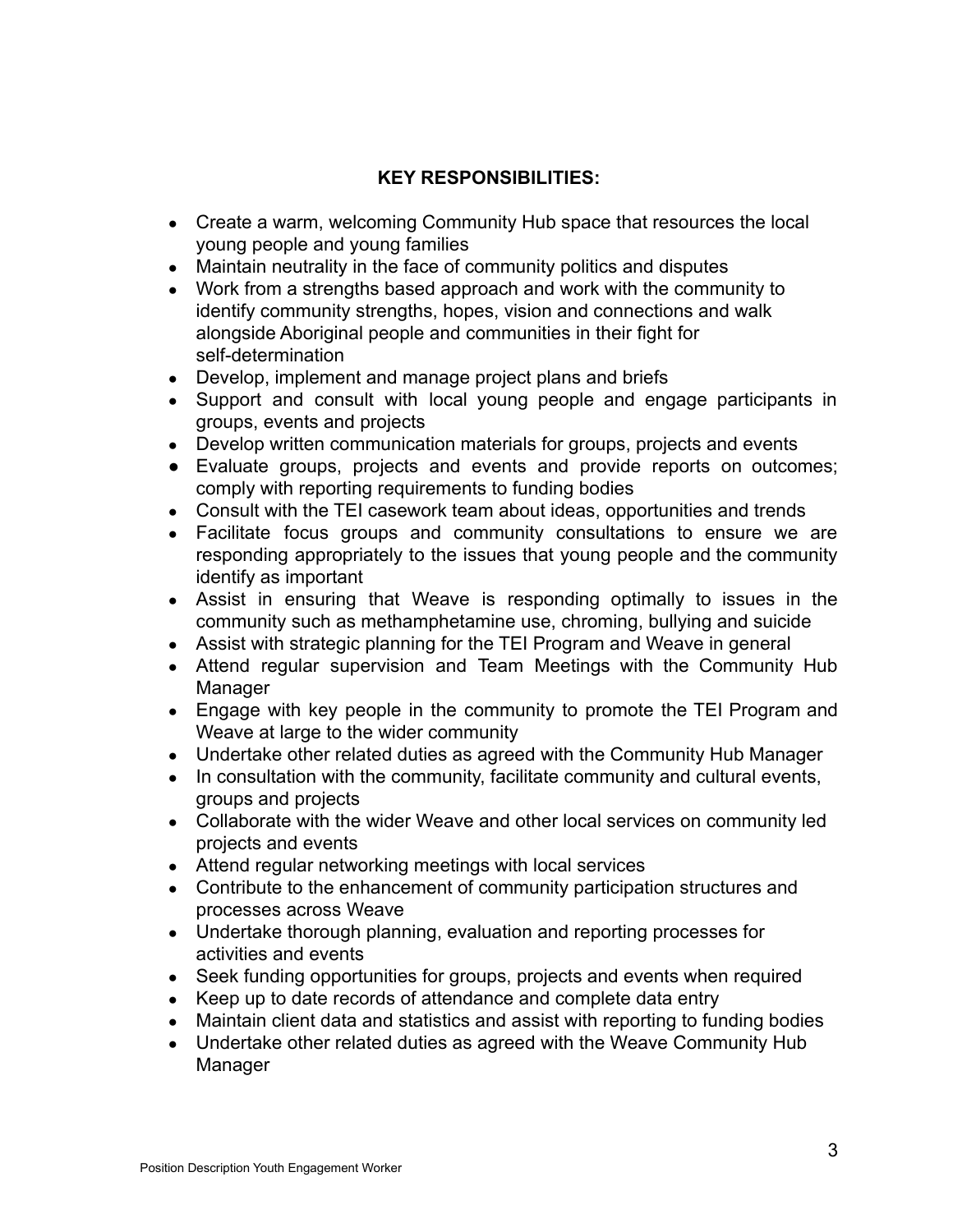### **GENERAL RESPONSIBILITIES OF ALL WEAVE STAFF:**

- Work as part of the wider Weave team displaying effective team membership and upholding the Weave values at all times
- Participate in Weave staff meetings, retreats, planning days, training and performance appraisals as required
- Perform all duties in accordance with the Weave Code of Conduct and Weave policies and procedures
- Maintain a commitment to EEO policy and WHS safety standards, ethical practice principles and a commitment to the principles of cultural diversity.
- Take responsibility to ensure Weave is a warm, inviting and hospitable environment for everyone to enjoy; treat people like you would if they were guests in your home
- Notice when things are untidy and proactively clean up as needed
- Make sure all visitors to the centre are welcomed and looked after including offering cups of tea, coffee, water etc. and that they get the assistance they came for, or at least information and referral if Weave cannot assist directly
- Hospitality is a shared responsibility of the whole of the Weave team and is included in the Position Descriptions of all staff
- Support and maintain a healthy, inclusive, positive Weave culture and embody the Weave values
- Expectations of workers roles can change according to the needs of the community and available resources

### **SELECTION CRITERIA:**

- 1. Tertiary qualifications in Community Development, Social Work or other relevant Human Services discipline
- 2. Understanding of trauma informed, strengths based and person centred practices
- 3. A good understanding of mental health and alcohol and other drug issues
- 4. Understanding of the systemic disadvantage faced by Aboriginal people and the importance of supporting Aboriginal communities in their fight for self-determination
- 5. Strong and adaptable verbal and written communication skills, and the ability to present program information to a range of audiences